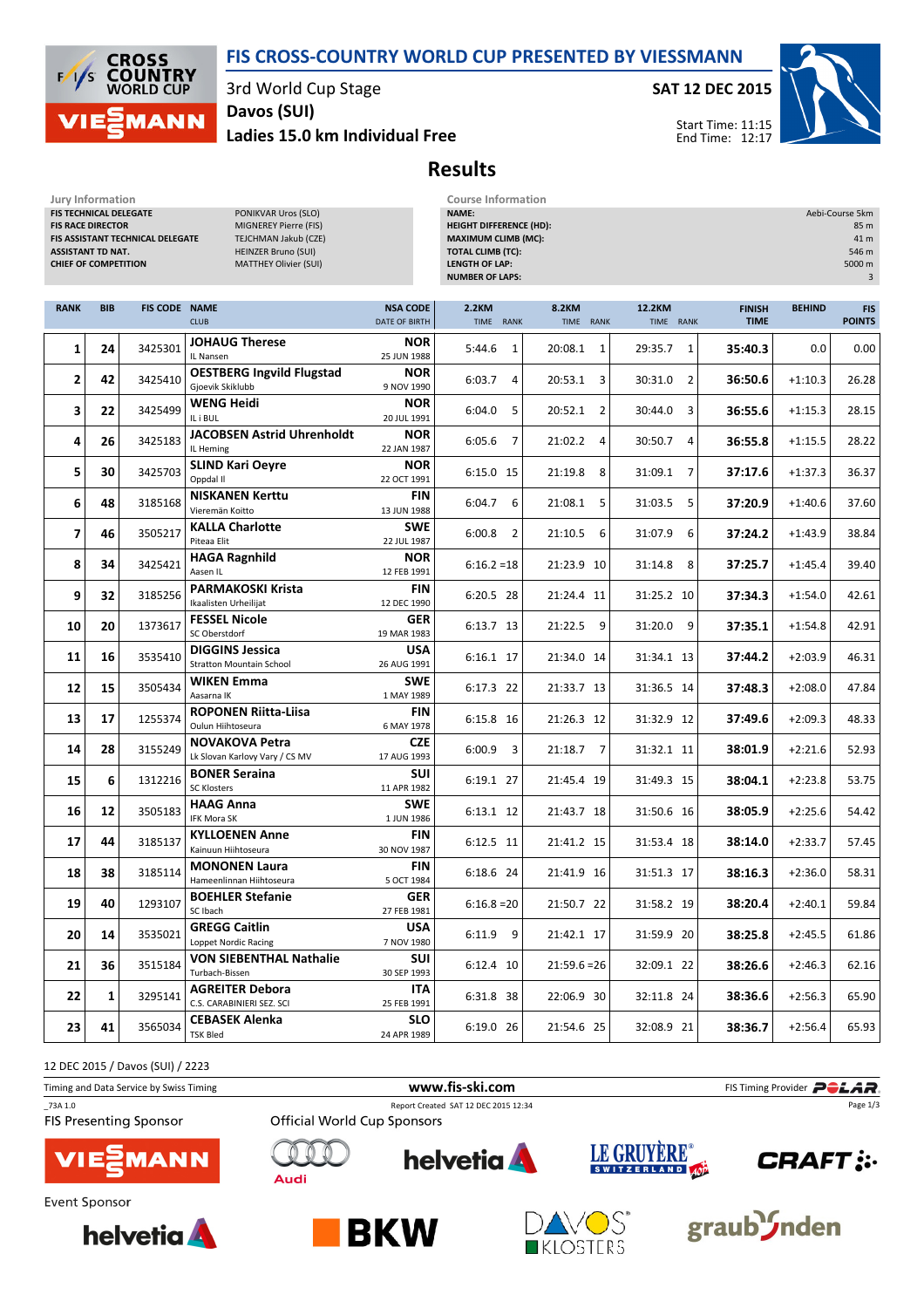## FIS CROSS-COUNTRY WORLD CUP PRESENTED BY VIESSMANN



3rd World Cup Stage

SAT 12 DEC 2015



Ladies 15.0 km Individual Free Davos (SUI)

Results

| <b>RANK</b> | <b>BIB</b>     | FIS CODE NAME | <b>CLUB</b>                                                 | <b>NSA CODE</b><br>DATE OF BIRTH | <b>2.2KM</b><br>TIME RANK | 8.2KM<br>TIME RANK | 12.2KM<br>TIME RANK | <b>FINISH</b><br><b>TIME</b> | <b>BEHIND</b> | <b>FIS</b><br><b>POINTS</b> |
|-------------|----------------|---------------|-------------------------------------------------------------|----------------------------------|---------------------------|--------------------|---------------------|------------------------------|---------------|-----------------------------|
| 24          | 11             | 3195010       | <b>THOMAS HUGUE Coraline</b><br><b>EMHM - Crevoux</b>       | <b>FRA</b><br>11 MAR 1984        | 6:23.8 33                 | 22:02.7 28         | 32:16.7 29          | 38:37.0                      | $+2:56.7$     | 66.05                       |
| 25          | 39             | 3665105       | <b>TIKHONOVA Yulia</b>                                      | <b>BLR</b><br>8 APR 1986         | 6:24.8 34                 | 22:07.2 31         | 32:13.6 27          | 38:39.0                      | $+2:58.7$     | 66.79                       |
| 26          | $\overline{2}$ | 3505675       | <b>SETTLIN Evelina</b><br>Hudiksvalls If                    | <b>SWE</b><br>5 JUN 1992         | $6:16.2=18$               | 21:53.9 24         | 32:11.9 25          | 38:41.1                      | $+3:00.8$     | 67.58                       |
| 27          | 13             | 3485491       | <b>TANYGINA Alevtina</b>                                    | <b>RUS</b><br>15 DEC 1989        | 6:21.6 31                 | 22:08.5 32         | 32:24.3 31          | 38:43.3                      | $+3:03.0$     | 68.40                       |
| 27          | 43             | 3565053       | <b>EINFALT Lea</b><br><b>TSK Triglav Kranj</b>              | <b>SLO</b><br>19 MAY 1994        | 6:17.8 23                 | $21:59.6=26$       | 32:13.5 26          | 38:43.3                      | $+3:03.0$     | 68.40                       |
| 29          | 8              | 3195040       | <b>FAIVRE PICON Anouk</b><br><b>EMHM - Pontarlier</b>       | <b>FRA</b><br>18 FEB 1986        | 6:18.8 25                 | 21:50.6 21         | 32:11.2 23          | 38:43.4                      | $+3:03.1$     | 68.44                       |
| 30          | 18             | 3535261       | <b>STEPHEN Elizabeth</b><br><b>Burke Mountain Academy</b>   | <b>USA</b><br>12 JAN 1987        | 6:14.2 14                 | 21:51.4 23         | 32:15.3 28          | 38:54.2                      | $+3:13.9$     | 72.48                       |
| 31          | 9              | 3485759       | <b>ZHUKOVA Natalia</b>                                      | <b>RUS</b><br>19 JUL 1992        | 6:20.7 29                 | 22:03.7 29         | 32:23.2 30          | 39:01.4                      | $+3:21.1$     | 75.17                       |
| 32          | 47             | 3486057       | <b>STOROZHILOVA Daria</b>                                   | <b>RUS</b><br>4 FEB 1993         | $6:10.4$ 8                | 21:49.5 20         | 32:25.7 32          | 39:02.5                      | $+3:22.2$     | 75.58                       |
| 33          | 4              | 3205124       | <b>SIEGEL Monique</b><br>WSC Erzgebirge Oberwiesenthal      | <b>GER</b><br>1 JAN 1989         | 6:29.5 35                 | 22:23.0 36         | 32:49.3 36          | 39:04.9                      | $+3:24.6$     | 76.48                       |
| 34          | 5              | 3535316       | <b>BRENNAN Rosie</b><br>APU Nordic Ski Center               | <b>USA</b><br>2 DEC 1988         | 6:21.5 30                 | 22:13.9 33         | 32:35.8 33          | 39:12.4                      | $+3:32.1$     | 79.28                       |
| 35          | 10             | 1274580       | <b>ISHIDA Masako</b><br>JR Hokkaido Ski Team                | <b>JPN</b><br>5 NOV 1980         | 6:34.3 40                 | 22:32.8 39         | 32:48.2 34          | 39:20.2                      | $+3:39.9$     | 82.19                       |
| 36          | $\overline{ }$ | 3486010       | <b>NEPRYAEVA Natalia</b>                                    | <b>RUS</b><br>6 SEP 1995         | 6:34.5 41                 | 22:28.2 38         | 32:48.5 35          | 39:21.4                      | $+3:41.1$     | 82.64                       |
| 37          | 19             | 3485510       | <b>KALSINA Polina</b>                                       | <b>RUS</b><br>20 MAR 1989        | 6:22.9 32                 | 22:21.2 35         | 32:57.9 37          | 39:28.9                      | $+3:48.6$     | 85.45                       |
| 38          | 3              | 3505449       | <b>SOEMSKAR Linn</b><br><b>IFK Umeaa SK</b>                 | <b>SWE</b><br>3 JUN 1989         | 6:33.0 39                 | 22:52.2 41         | 33:24.0 40          | 39:42.1                      | $+4:01.8$     | 90.38                       |
| 39          | 37             | 3105095       | <b>NISHIKAWA Emily</b><br>Whitehorse Cross Country Ski Club | <b>CAN</b><br>26 JUL 1989        | 6:29.9 36                 | 22:17.7 34         | 33:14.3 38          | 39:45.8                      | $+4:05.5$     | 91.76                       |
| 40          | 45             | 3485717       | <b>SOBOLEVA Elena</b>                                       | <b>RUS</b><br>8 JAN 1992         | $6:16.8=20$               | 22:27.1 37         | 33:15.1 39          | 39:51.8                      | $+4:11.5$     | 94.01                       |
| 41          | 27             | 3505809       | <b>SUNDLING Jonna</b><br>Ifk Umeaa                          | <b>SWE</b><br>28 DEC 1994        | 6:31.1 37                 | 22:52.6 42         | 33:33.5 42          | 39:59.4                      | $+4:19.1$     | 96.85                       |
| 42          | 31             | 1142563       | <b>SHEVCHENKO Valentina</b><br>Dinamo Kiev, Kiev            | <b>UKR</b><br>2 OCT 1975         | 6:34.6 42                 | 22:47.4 40         | 33:32.1 41          | 40:23.7                      | $+4:43.4$     | 105.93                      |
| 43          | 33             | 1258769       | <b>LEE Chae-won</b><br>High 1 Resort                        | <b>KOR</b><br>7 APR 1981         | 6:39.1 44                 | 23:20.0 43         | 34:15.5 43          | 41:04.4                      | $+5:24.1$     | 121.14                      |
| 44          | 25             | 3515119       | <b>IMOBERDORF Rahel</b><br>SAS                              | <b>SUI</b><br>8 APR 1986         | 6:57.8 47                 | 23:53.6 46         | 34:34.5 45          | 41:05.2                      | $+5:24.9$     | 121.44                      |
| 45          | 35             | 3695022       | <b>SERDYUK Kateryna</b>                                     | <b>UKR</b><br>16 SEP 1989        | 6:42.9 45                 | 23:35.9 44         | 34:34.4 44          | 41:18.0                      | $+5:37.7$     | 126.23                      |
| 46          | 23             | 3665059       | <b>LUKONINA Ina</b>                                         | <b>BLR</b><br>11 JUL 1994        | 6:45.2 46                 | 23:37.7 45         | 34:39.7 46          | 41:32.4                      | $+5:52.1$     | 131.61                      |
|             |                |               |                                                             |                                  |                           |                    |                     |                              |               |                             |

Did Not Finish

21 LK Slavia UMB Banska Bystrica PROCHAZKOVA Alena SVK <sup>3705003</sup> 6:38.8 43

9 AUG 1984

12 DEC 2015 / Davos (SUI) / 2223

| Timing and Data Service by Swiss Timing  |                                    | FIS Timing Provider POLAR.           |                                  |                     |
|------------------------------------------|------------------------------------|--------------------------------------|----------------------------------|---------------------|
| 73A 1.0<br><b>FIS Presenting Sponsor</b> | <b>Official World Cup Sponsors</b> | Report Created SAT 12 DEC 2015 12:34 |                                  | Page 2/3            |
| <b>VIE EMANN</b>                         | Audi                               | <b>helvetia</b>                      | LE GRUYERE®                      | <b>CRAFT: :-</b>    |
| Event Sponsor<br><b>helvetia</b>         |                                    | <b>BKW</b>                           | WOS <sup>-</sup><br>$R$ KLOSTERS | graub <i>J</i> nden |